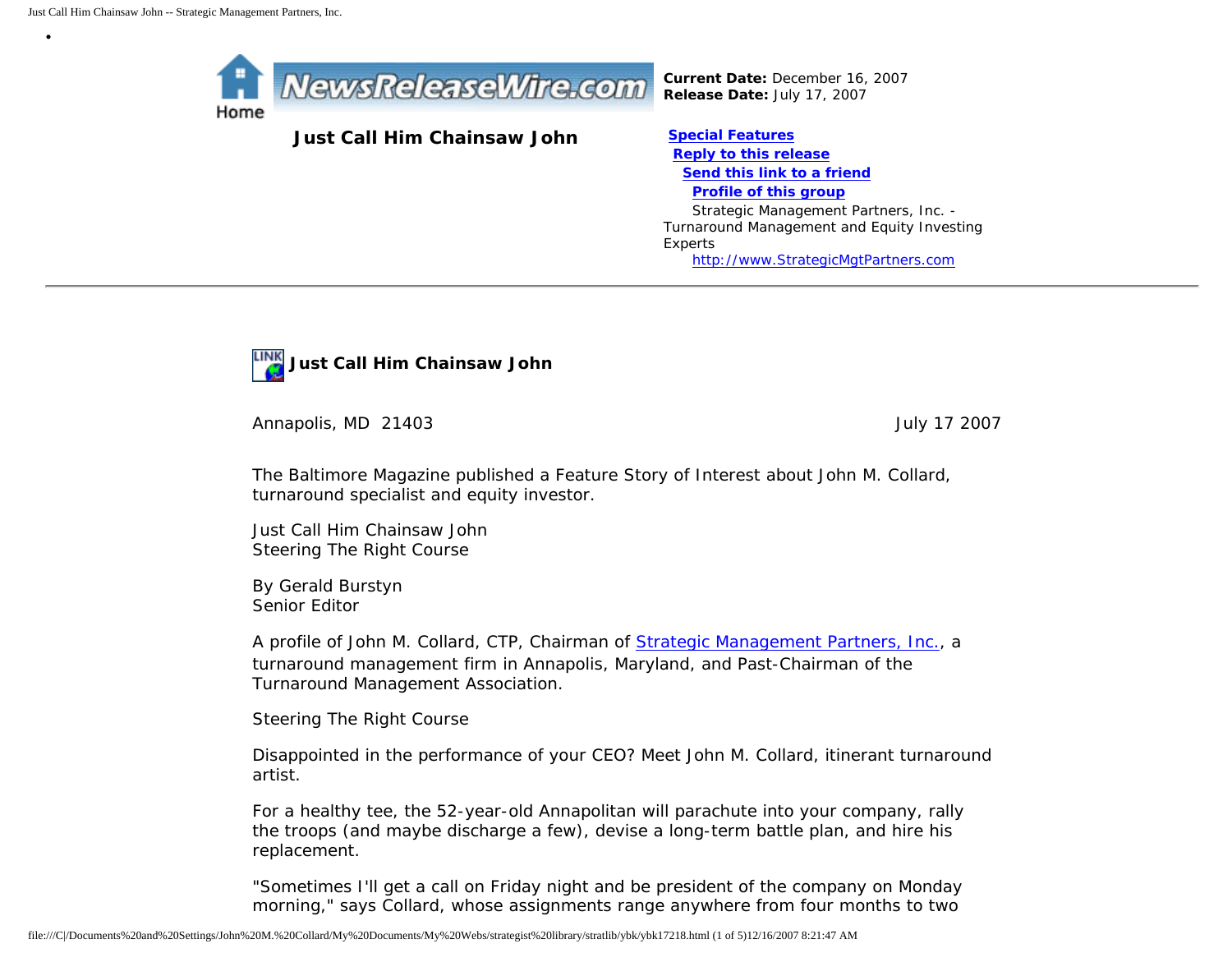years.

To turn a company around, he relies as much on his intuition as experience—plus a pinch of impatience. "I can't stand it when people say 'We can't do it,"' says the former highschool halfback. His response to naysayers is simple: "You clearly don't understand. We are going to do these things. It may not be with you here, but we are going to do these things."

For the past seven months, Collard has been working with private equity capital funds, helping them identify and reform corporate underachievers.

For much of 1997, he worked with a regional printing company. Before that? he advised the World Bank and trained Eastern European entrepreneurs in the fine art of the turnaround.

"If you perform, he's a piece of cake," says Arthur Schafer, general manager at Sowers Printing in Lebanon, Pennsylvania, where Collard was interim CEO in 1997. "If you don't, you're gone."

"Collard saved me, to put it simply," says Howard Shure, owner of The Air Works, an Annapolis-based inflatable-boat seller. When Shure hired Collard to turn around his business in 1992, Air Works was losing money and in debt. This year, Air Works will gross \$1 million and make a profit.

Schooled in finance and architecture, Collard started out as a financial analyst, then branched out as a consultant. After stops at defense giant Martin Marietta and a Virginia technology firm, the suburban-Chicago native established Strategic Management Partners in 1988.

Now Collard—twice named by an industry magazine as one of the top 12 (out of 2,300) turnaround consultants in the U.S.—runs his boutique firm from his home on the Severn River, where he lives with wife Linda, a sales executive, and his dogs, Eliot and Monnet.

When he's not bailing out a client, Collard enjoys skippering his 33-foot sailboat on the Chesapeake Bay, purchased with his "low- to mid-six-figure" income. (He charges anywhere from \$150 an hour to \$500 when you count stock options.)

Collard admits he may not know everyone's business, but knows the fundamentals are the same for all businesses.

As he puts it, "We help those boats that don't have a good helmsman to steer the right course."

Reference: [Library: Just Call Him Chainsaw John](http://members.aol.com/jmcollard/bm.html)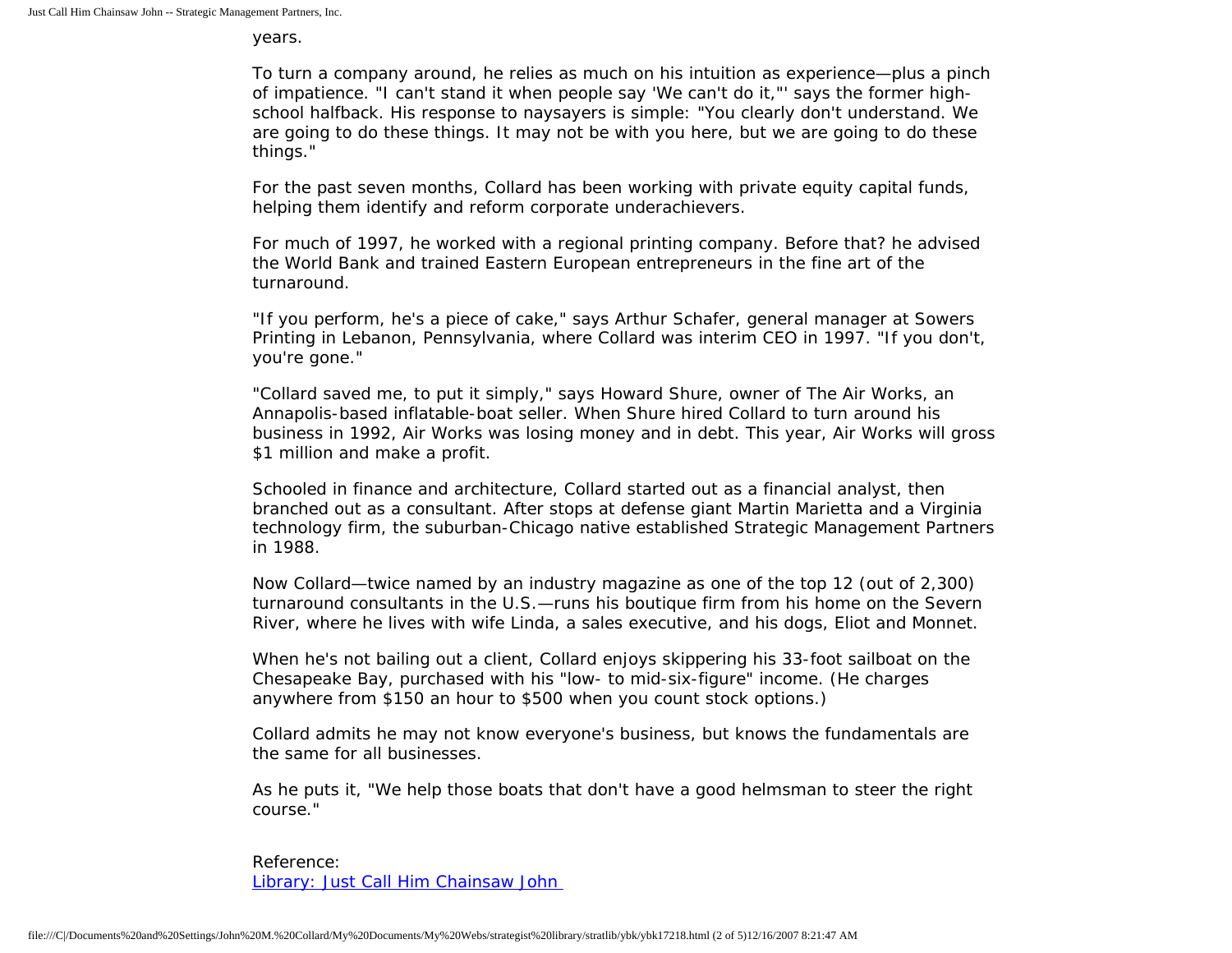[www.StrategistLibrary.com](http://www.strategistlibrary.com/)

[www.StrategicMgtPartners.com](http://www.strategicmgtpartners.com/)

About the Principal

John M. Collard, is Chairman of Annapolis, Maryland-based Strategic Management Partners, Inc. (410-263-9100, www.StrategicMgtPartners.com), a nationally recognized turnaround management firm specializing in interim executive leadership, asset recovery, and investing in underperforming companies. He is Past Chairman of the Turnaround Management Association, a Certified Turnaround Professional, and brings 35 years senior operating leadership, \$85M asset recovery, 40+ transactions worth \$780M+, and \$80M fund management expertise to run troubled companies, and advise company boards, litigators, institutional and private equity investors.

[www.StrategicMgtPartners.com](http://www.strategicmgtpartners.com/)

John M. Collard (john@strategicmgtpartners.com) Chairman Strategic Management Partners, Inc. 522 Horn Point Drive Annapolis, MD 21403 Phone : 410-263-9100 Fax : 410-263-6094

[www.StrategicMgtPartners.com](http://www.strategicmgtpartners.com/)

More Information [Library: Just Call Him Chainsaw John. Steering The Right Course.](http://members.aol.com/jmcollard/bm.html)

[Contact John M. Collard](http://www.expertclick.com/expertClick/contact/default.cfm?Action=ContactExpert&GroupID=1016) 口

[Ask a question with InterviewNetS](http://www.expertclick.com/expertClick/contact/default.cfm?GroupID=1016)M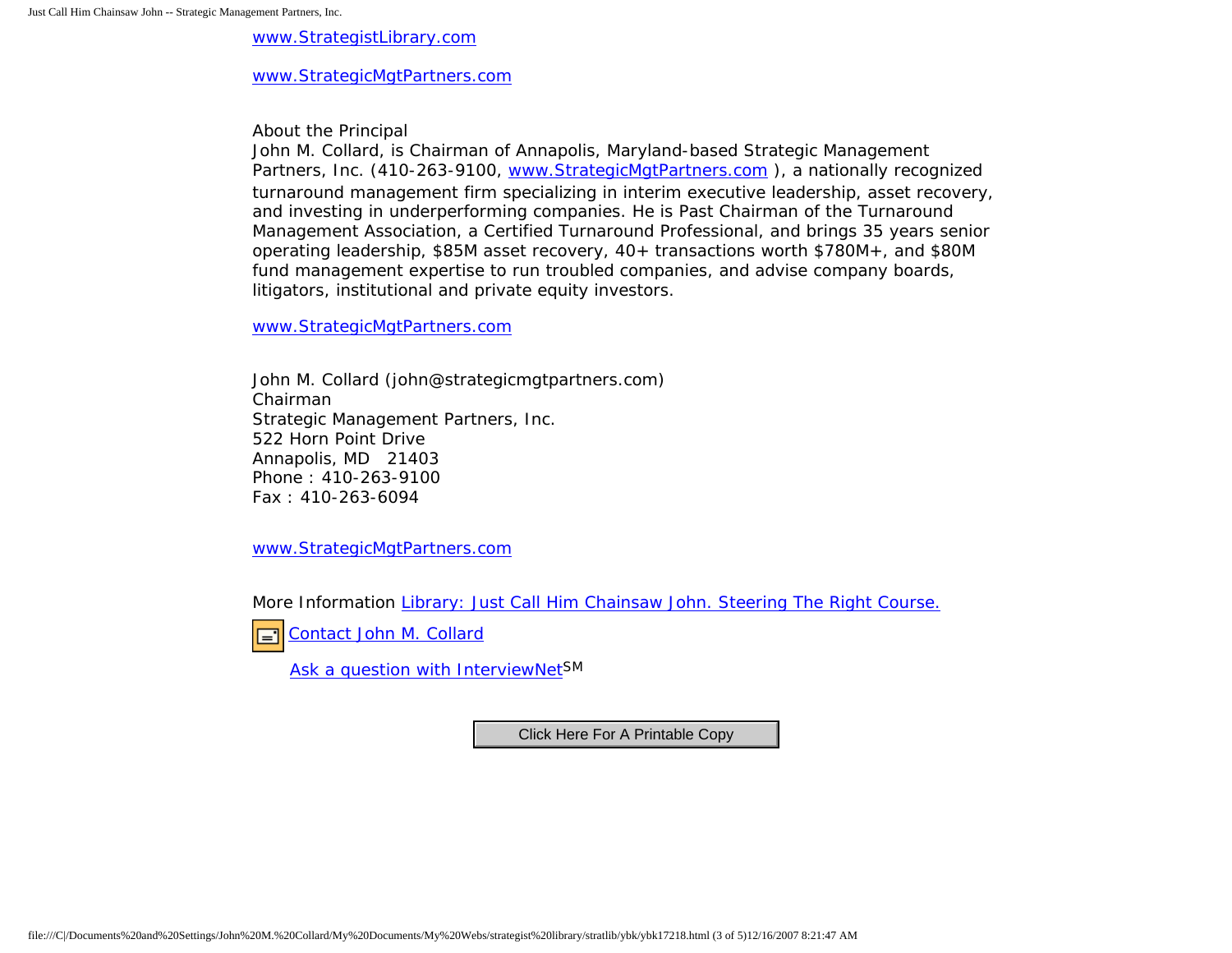|               | Other experts on these topics:   |
|---------------|----------------------------------|
| $\mathbf 1$ . | <b>Management</b>                |
| 2.            | Leadership                       |
| 3.            | <b>Planning</b>                  |
| 4.            | <b>Invest</b>                    |
| 5.            | <b>Strategy</b>                  |
| 6.            | <b>Small Business</b>            |
| 7.            | <b>Strategic Planning</b>        |
| 8.            | <b>Advisor</b>                   |
| 9.            | <b>Valuation</b>                 |
| 10.           | <b>Transition</b>                |
| 11.           | <b>Value</b>                     |
| 12.           | <b>Bankruptcy</b>                |
| 13.           | <b>Crisis Management</b>         |
| 14.           | <b>Governance</b>                |
| 15.           | <b>Investment Management</b>     |
| 16.           | <b>CEO Effectiveness</b>         |
| 17.           | <b>Executive Leadership</b>      |
| 18.           | <b>Turnaround</b>                |
| 19.           | <b>Corporate Change</b>          |
| 20.           | <b>Ethical Issues/Management</b> |
| 21.           | <b>Startup</b>                   |
| 22.           | <b>Corporate Restructuring</b>   |
| 23.           | <b>Executive Transition</b>      |
| 24.           | <b>Turnaround Management</b>     |
| 25.           | <b>Venture Capital</b>           |
| 26.           | <b>Asset Recovery</b>            |

**27. [Corporate Renewal](http://www.expertclick.com/search/default.cfm?SearchCriteria=Corporate Renewal)**